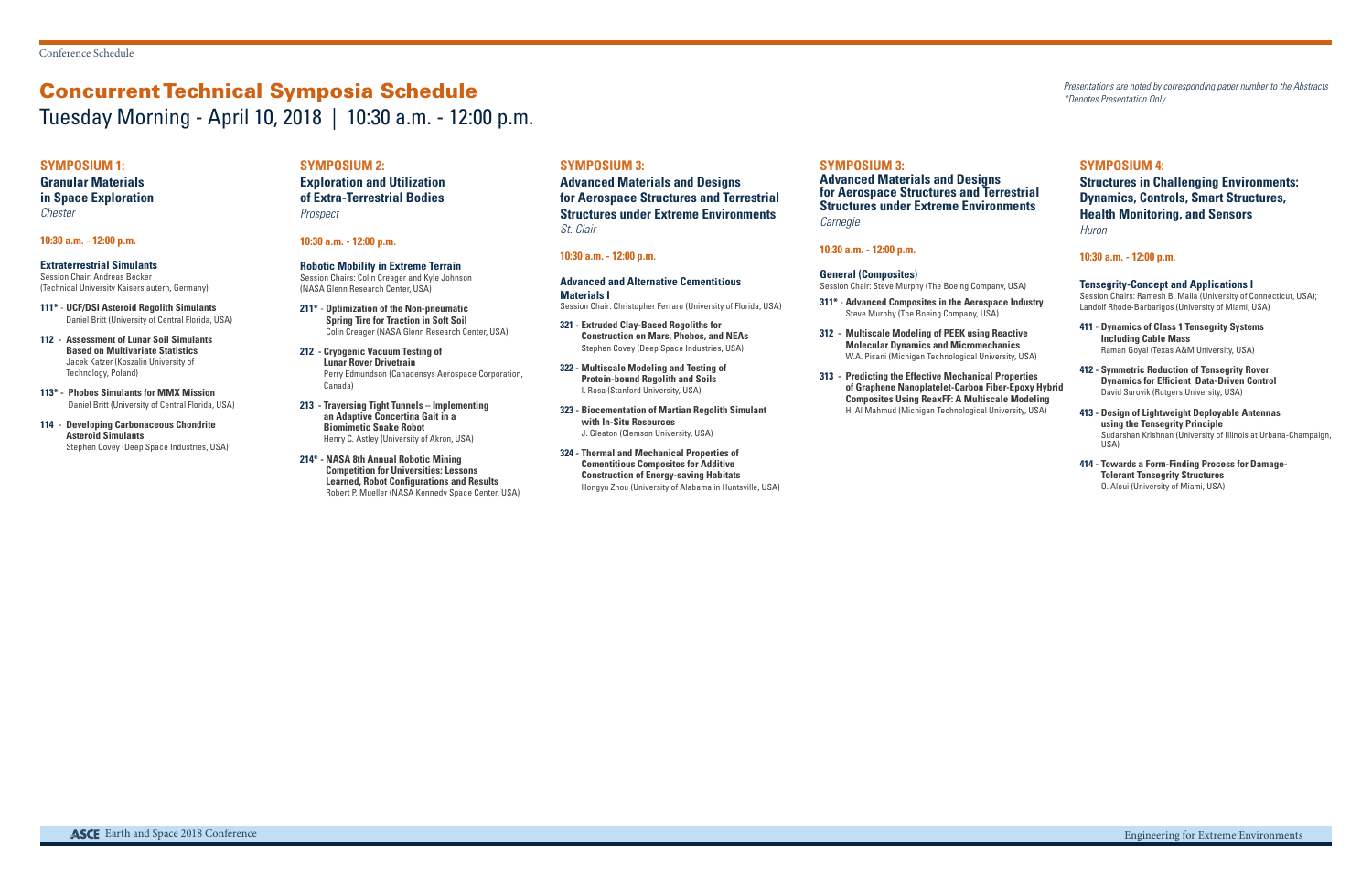# Concurrent Technical Symposia Schedule

Tuesday Afternoon - April 10, 2018 | 1:30 p.m. - 3:00 p.m.

Presentations are noted by corresponding paper number to the Abstracts \*Denotes Presentation Only

**Exploration and Utilization of Extra-Terrestrial Bodies Prospect** 

#### **SYMPOSIUM 2:**

#### **1:30 p.m. - 3:00 p.m.**

**Space Engineering and Construction: Habitats** Session Chairs: Ramesh B. Malla (University of Connecticut, USA); Melissa Sampson (United Launch Alliance, USA)

- **221 Multiobjective Optimization for Structural Design of Lunar Habitats** Valentina Sumini (Massachusetts Institute of Technology, USA)
- **222 Mars Surface and Transit Habitat Commonality: Design Considerations**  Olga Bannova (University of Houston, USA)
- **223 Additive Construction with Mobile Emplacement (ACME) / Automated Construction of Expeditionary Structures (ACES) Materials Delivery System (MDS)**  I. I. Townsend (NASA Kennedy Space Center, USA)
- **224\* Additive Manufacturing with Regolith and Solar Radiation** Matthias Sperl (Institut for Material Physik in Waltraum, Germany)
- **225 Developing a Request for Proposal (RFP) for Moon Base Alpha**  P. Carrato (Ellis Global LLC, USA)

#### **SYMPOSIUM 1:**

**Granular Materials in Space Exploration** Chester

#### **1:30 p.m. - 3:00 p.m.**

**Granular Flows**  Session Chair: Philip Metzger (University of Central Florida, USA)

- **121 Granular Flow and Heat Transfer Modeling for the Helium Extraction and Acquisition Testbed**  A.D.S. Olson (University of Wisconsin-Madison, USA)
- **123 Gas-Granular Simulation Framework for Spacecraft Landing Plume-Surface Interaction and Debris Transport Analysis**  Peter A. Liever (CFD Research Corporation, USA)
- **124 Microgravity Granular Material Research Facility for ISS**  J. Sercel (Trans Astronautica Corporation, USA)
- **122 Discrete Element Modeling of Martian Regolith Simulants Accounting for Realistic Particle Shapes and Particle Size Distributions**  Q. Chen (Clemson University, USA)

#### **SYMPOSIUM 3:**

**Advanced Materials and Designs for Aerospace Structures and Terrestrial Structures under Extreme Environments** St. Clair

#### **1:30 p.m. - 3:00 p.m.**

**Advanced and Alternative Cementitious Materials II** Session Chair: Christopher Ferraro (University of Florida, USA)

- **326 Creation and Characterization of Regolith-Based Functional Blocks with Simulated In-Situ Martian Materials**  Q. Chen (Clemson University, USA)
- **325 Scaling Impact Crater Dimensions to Predict Micrometeorite Damage of Biopolymer-Stabilized Regolith**  Maria I. Allende (Stanford University, USA)
- **327 Performance of A Magnesia Silica Cement for Martian Construction**  Allan Scott (University of Canterbury, New Zealand)

#### **SYMPOSIUM 4:**

**Structures in Challenging Environments: Dynamics, Controls, Smart Structures,** 

**Health Monitoring, and Sensors** Huron

# **1:30 p.m. - 3:00 p.m.**

**Recent Advances in Dynamics and Control** Session Chairs: Gangbing Song (University of Houston, USA);

John Koppelman (The Boeing Company (retired), USA) **421** - **Aerodynamic Modeling Process Using Reverse Engineering and Computational Fluid Dynamics**  L. Kiszkowiak (Military University of Technology, Poland)

- 
- 
- 

**423 - Multi-Rate Data Fusion Based Kalman Filtering with Unknown Input for On-line Estimation of Dynamic Displacements** Ying Lei (Xiamen University, China)

**424 - Intelligent Traffic Light Control System at Two Intersections using Adaptive Neuro-Fuzzy Inference System (ANFIS) Method**  Rizky Aryo Bayu Utomo (Institut Teknologi Bandung, Indonesia)

**450 - Dispersion Characteristics of Piezoelectric Guided Waves in Concrete Filled Steel Tubular Columns**  S. Yan (Shenyang Jianzhu University, China)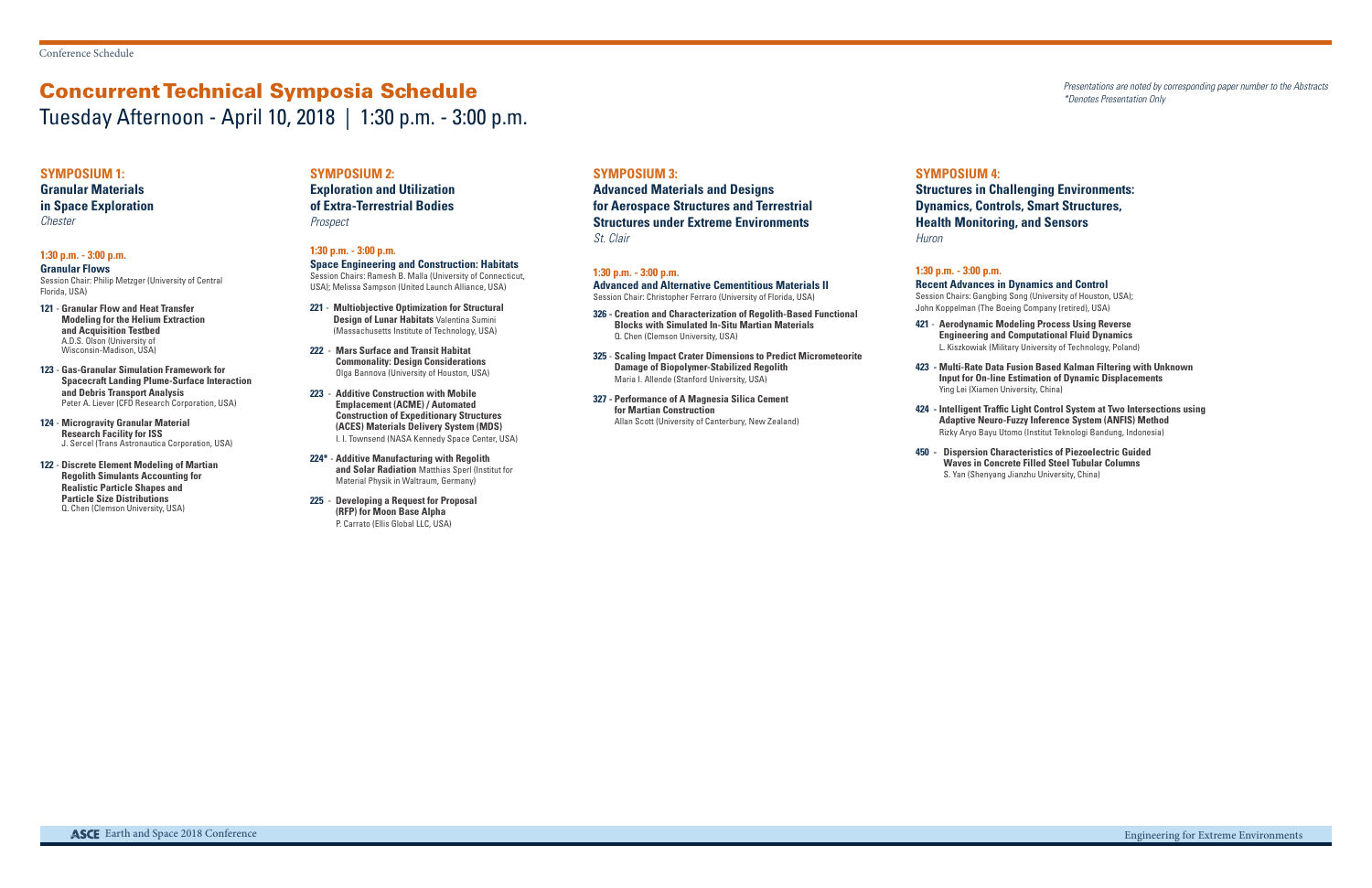# Concurrent Technical Symposia Schedule Tuesday Afternoon - April 10, 2018 | 3:30 p.m. - 5:30 p.m.

Presentations are noted by corresponding paper number to the Abstracts \*Denotes Presentation Only

**Exploration and Utilization of Extra-Terrestrial Bodies Prospect** 

#### **SYMPOSIUM 2:**

#### **3:30 p.m. – 5:30 p.m.**

#### **Space Engineering and Construction-General**

Session Chairs: Olga Bannova (University of Houston, USA); Valentina Sumini (Massachuetts Institute of Technology, USA and Politecnico di Milano, Italy)

**Granular Materials in Space Exploration Chester** 

- **231 Zero Launch Mass Three Dimensional Print Head**  Nathan J. Gelino (NASA Kennedy Space Center, USA)
- **232 The Critical and Necessary Role Of Near Solar System Development in Rapidly Modernizing U.S. Physical Infrastructure and Productive Capacity**  John C. Smith, Jr. (Naval Facilities Engineering Command, Europe, Africa and Soutwest Asia)
- **233 Lunar Tunnel Boring Machines**  Christopher Dreyer (Colorado School of Mines, USA)
- **234 Affordable Design for Space-Based Biological Laboratories for Alternative Gravity Levels**  Thomas L. Matula (Sul Ross State University, USA)
- **235 Case for a Long Term Logistical Support Base on Phobos**  Thomas. J. R. Lagarde (University of Houston, USA)
- **236 The Need for Remote Artificial Intelligence Control of Space-Based Construction Projects: Multi-Agent-Based Last Planners, Local Centralized Controllers, and Hybrid Solutions to Decision-Making**  Hashem Izadi Moud (University of Florida, USA)

#### **SYMPOSIUM 1:**

#### **3:30 p.m. – 5:30 p.m.**

**Geotechnical Properties and Measurements** Session Chairs: Juan Agui (NASA Glenn Research Center, USA); Purushotham Tukkaraja (South Dakota School of Mines and Technology, USA)

- **131 Influence of Ice on Velocity of Waves in Regolith** Xiangwu Zeng (Case Western Reserve University, USA)
- **132 Combined Seismic and Penetration Tests on the Planetary Analogue Site Mount Etna**  S.Papamichael (Technical University Kaiserslautern, Germany)
- **133 Experiments Indicate Regolith is Looser in the Lunar Polar Regions than at the Lunar Landing Sites**  P. T. Metzger (University of Central Florida, USA)
- **134\* Cohesion Strength and Bearing Capacity of Regolith in Microgravity**  Anton V. Kulchitsky (University of Alaska Fairbanks, USA)
- **135 The Stinger: A Geotechnical Sensing Package for Robotic Scouting on a Small Planetary Rover**  K. Zacny (Honeybee Robotics, USA)
- **136 High Impact Wave Propagation Studies in Lunar Granular Systems**  J. H. Agui (NASA Glenn Research Center, USA)

#### **SYMPOSIUM 3:**

**Advanced Materials and Designs for Aerospace Structures and Terrestrial Structures under Extreme Environments** St. Clair

#### **3:30 p.m. – 5:30 p.m.**

**Ballistic Impact and Crashworthiness of Aerospace Structures I**

Session Chair: Justin D. Littell (NASA Langley Research Center, USA

- **332 Numerical and Experimental Study on Deformation and Failure of Trees under High-Velocity Impact Loads**  Chao Zhang (Northwestern Polytechnical University, China); Wieslaw Binienda (The University of Akron, USA)
- **333 Mesomechanical Simulation of Rate-Dependent Mechanical Behavior for Triaxially Braided Composites**  Chao Zhang (Northwestern Polytechnical University, China); Jun Xing (Northwestern Polytechnical University, China & Civil Aviation Administration of China, China)
- **334 Multiscale Hybrid Element Modeling of Triaxial Braided Composite**  Mingkun Sun (The University of Akron, USA)
- **335 Simulations of Trajectory of Separated Objects after Impact**  Menglong Ding (The University of Akron, USA)
- **336 Development and Verification of an Orthotropic Three-Dimensional Model with Tabulated Input Suitable for Use in Composite Impact Problems**  Robert K. Goldberg (NASA Glenn Research Center, USA)

#### **SYMPOSIUM 4:**

## **Structures in Challenging Environments: Dynamics, Controls, Smart Structures,**

**Health Monitoring, and Sensors** Huron

# **3:30 p.m. - 5:30 p.m.**

**Structures Under Wind/Wave Hazards: Theory and Applications** Session Chairs: Wei Zhang (University of Connecticut, USA); Min Liu (Harbin

Institute of Technology, China)

- 
- 
- 
- 

**431** - **Assessment of Wave Energy Dissipation and Stability of Breakwater with Varied Geometries Subjected to Strong Waves**  Xuan Li (University of Connecticut, USA)

**433 - Evaluation of Vehicle Performance on Slender Coastal Bridges Considering Wind and Wave Actions** W. Zhang (University of Connecticut, USA)

**434 - Response of Short Span Continuous Girder Bridge Under Spatially Varying Multi-point Earthquake Waves Excitation**  Shuli Fan (Dalian University of Technology, China)

**435 - Vibration Control of High-Rise Building Installed with Viscoelastic-wall Damper Subjected to Wind Excitation**  M. Liu (Harbin Institute of Technology, China)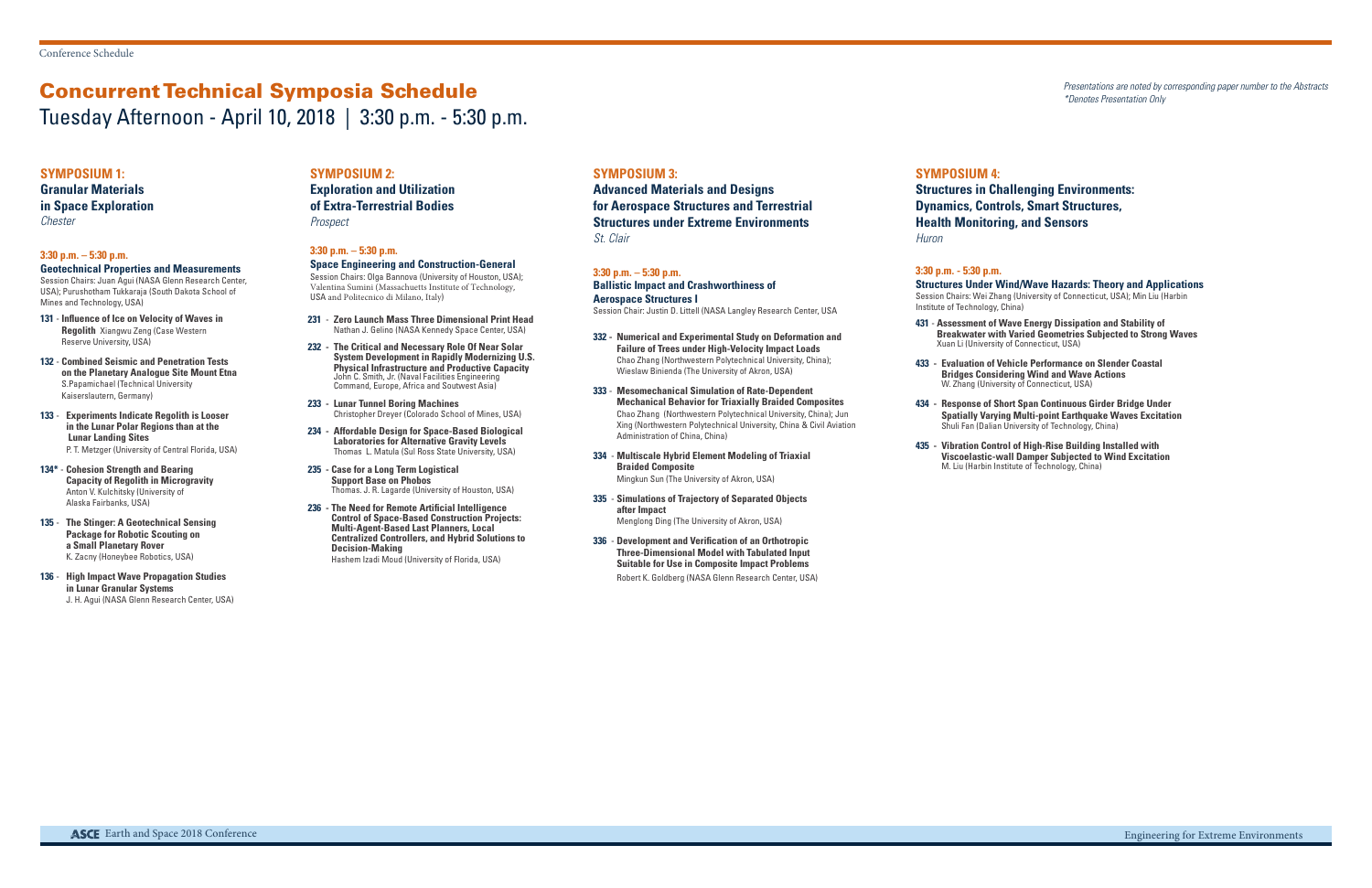# Concurrent Technical Symposia Schedule

Wednesday Morning - April 11, 2018 | 10:30 a.m. - 12:00 p.m.

Presentations are noted by corresponding paper number to the Abstracts \*Denotes Presentation Only

**Exploration and Utilization of Extra-Terrestrial Bodies Prospect** 

#### **SYMPOSIUM 2:**

#### **10:30 a.m. - 12:00 p.m.**

**Space Engineering and Construction-Landing Pads** Session Chairs: Gerald Sanders (NASA Johnson Space Center, USA); Christopher Dreyer (Colorado School of Mines, USA)

- **241 Robotic Mars and Lunar Landing Pad Construction Using In-Situ Rocks**  Paul J. van Susante (Michigan Technological University, USA)
- **242 Combustion Joining of Regolith Tiles for In-Situ Fabrication of Launch/Landing Pads on the Moon and Mars**  Robert E. Ferguson (The University of Texas at El Paso, USA)
- **244 Planetary Lego: Designing a Construction Block from a Regolith Derived Feedstock for In-Situ Robotic Manufacturing**  Rodrigo Romo (Pacific International Space Center for Exploration Systems, USA)

#### **SYMPOSIUM 1:**

**Granular Materials in Space Exploration** Chester

#### **10:30 a.m. - 12:00 p.m.**

**Mechanic Strength of Space Materials** Session Chair: Jim Mantovani (NASA Kennedy Space Center)

- **141 Mechanical Properties of Icy Lunar Regolith: Application to ISRU on the Moon and Mars**  J Atkinson (Honeybee Robotics, USA)
- **142 Thermal Cycling and the Strength of Primitive Asteroids**  Daniel Britt (University of Central Florida, USA)
- **143 Measurements of Adhesion in CM2 Meteorites and Associated Minerals for Applications to Small C-type Asteroids**  R. Harvey (Case Western Reserve University, USA)
- **145\*- Characterization of Hawaiian Basalt Aggregate for Lunar/Mars Simulant Utilization and Structural Properties of Sintered Basalt** Kyla Defore (Pacific International Space Center for Exploration Systems, USA)

#### **SYMPOSIUM 3:**

**Advanced Materials and Designs for Aerospace Structures and Terrestrial Structures under Extreme Environments** St. Clair

#### **10:30 a.m. - 12:00 p.m.**

**Ballistic Impact and Crashworthiness of Aerospace Structures II** Session Chair: Justin D. Littell (NASA Langley Research Center, USA)

- **337 Vertical Drop Test and Simulation of a Fokker F-28 Fuselage Section**  Justin Littell (NASA Langley Research Center, USA)
- **338 Full-Scale Drop Test of a Fokker F28 Wingbox Fuselage Section** J. D. Littell (NASA Langley Research Center, USA)
- **340 Modeling and Simulation for Occupant Safety in Aerospace Applications**  Joseph A. Pellettiere (Federal Aviation Administration, USA)
- **339 Crashworthiness by Analysis: Verifying FEA Modeling Capabilities by Accident Reconstruction**  Chandresh Zinzuwadia (Wichita State University, USA)

#### **SYMPOSIUM 4:**

# **Structures in Challenging Environments: Dynamics, Controls, Smart Structures,**

**Health Monitoring, and Sensors** Huron

### **10:30 a.m. - 12:00 p.m.**

# **Specialized Sensors-based Structural Damage**

**Detection and Health Monitoring I**

Session Chairs: Sudarshan Krishnan (University of Illinois/ Urbana-Champaign, USA); Baoxin Qi (Shenyang Jianzhu University, China)

- **441 Determination of Natural Frequencies of**
- 

**a Steel Railroad Bridge Using Onboard Sensors**  Suvash Dhakal (University of Connecticut, USA)

**442 - Stress Monitoring of the Spatial Truss of the Huanghe Center Stadium During Construction**  L. Ren (Dalian University of Technology, China)

**443 - Seismic Health Monitoring of a Space RC Frame Structure Using Piezoceramic-Based Sensors**  Wen-I Liao (National Taipei University of Technology, Taiwan)

**444 - Detection of High-strength Bolts Looseness Using Lead Zirconate Titanate due to Wavelet Packet Analysis**  Gangbing Song (University of Houston, USA)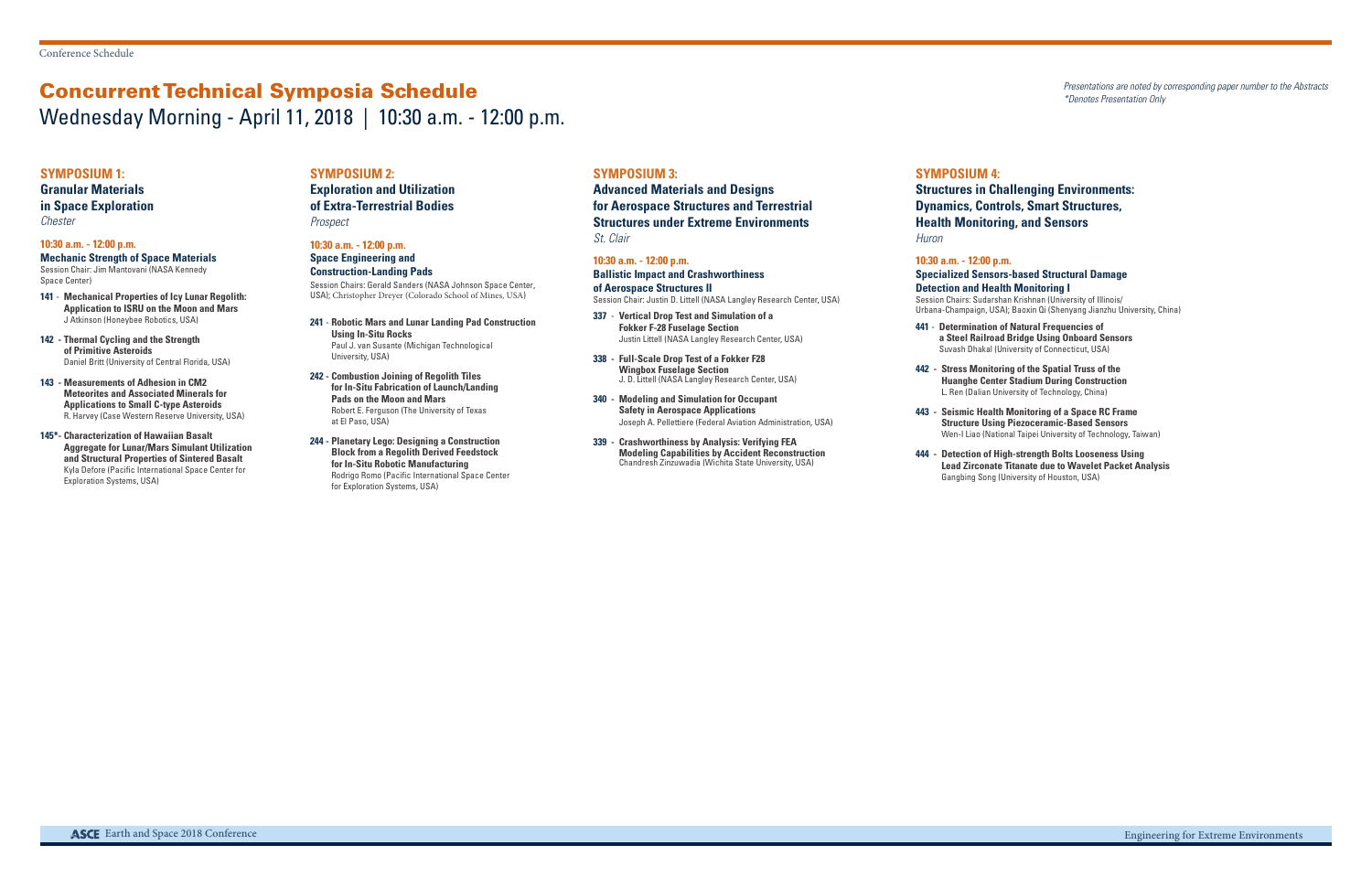# Concurrent Technical Symposia Schedule Wednesday Afternoon - April 11, 2018 | 2:00 p.m. - 3:30 p.m.

Presentations are noted by corresponding paper number to the Abstracts \*Denotes Presentation Only

#### **SYMPOSIUM 2:**

### **Exploration and Utilization**

#### **of Extra-Terrestrial Bodies** Chester

#### **2:00 p.m. - 3:30 p.m.**

**ISRU-Volatile Extraction** Session Chairs: Julie Kleinhenz (NASA Glenn Research Center, USA); Philip Metzger (University of Central Florida, USA)

- **272 Testing of the Planetary Volatiles Extractor (PVEx)** V. Vendiola, K. Zacny (Honeybee Robotics, USA)
- **271 Volatiles Loss from Water Bearing Regolith Simulant at Lunar Environments**  Julie Kleinhenz (NASA Glenn Research Center, USA)
- **273 Modeling the Thermal Extraction of Water Ice from Regolith**  P. T. Metzger (University of Central Florida, USA)
- **274 Extraction of Water from Martian Regolith Simulant via Open Reactor Concept**  Andrew J. Trunek (NASA Glenn Research Center, USA)

### **SYMPOSIUM 2:**

#### **Exploration and Utilization of Extra-Terrestrial Bodies** Prospect

#### **2:00 p.m. - 3:30 p.m. Extraterrestrial Drilling I**

Session Chairs: Brian Glass (NASA Ames Research Center, USA); Arwen Dave (NASA Ames Research Center, USA)

- **251 UPCD: Field Trial Results and Further Work**  Ryan Timoney (University of Glasgow, United Kingdom)
- **254 Preliminary Experiments on Soil Flow Characteristics of Flexible Tube Coring for Lunar Exploration**  Junyue Tang (Harbin Institute of Technology, P.R. China & Northwestern University, USA); Qiquan Quan, Shengyuan Jiang (Harbin Institute of Technology, China)
- **257 Ultrasonically Assisted Hammer-Action Penetrators in Planetary Regolith**  David Firstbrook (University of Glasgow, UK)
- **252 Auto-Gopher-2 An Autonomous Wireline Rotary Piezo-Percussive Deep Drilling Mechanism**  Kris Zacny (Honeybee Robotics, USA)

**Structures in Challenging Environments: Dynamics, Controls, Smart Structures, Health Monitoring, and Sensors Huron** 

#### **SYMPOSIUM 3:**

**Advanced Materials and Designs for Aerospace Structures and Terrestrial Structures under Extreme Environments** St. Clair

### **2:00 p.m. - 3:30 p.m.**

**Ballistic Impact and Crashworthiness of Aerospace Structures III**

Session Chair: Justin D. Littell (NASA Langley Research Center, USA)

- **341 Experimental Techniques for Material Characterization of Composites for Modeling Impact Analysis**  Bilal Khaled (Arizona State University, USA)
- **342 Comparison of Impact Damage from Spin Pit and Flat Panel Gas Gun Testing**  Xinran Xiao (Michigan State University, USA)
- **343 Evaluation of Low Temperature Effects on Impact and Bending Properties of Composite Sandwich Structures**  M.H. Khan (The University of Akron, USA)
- **344 Effects of Adiabatic Heating on the High Strain Rate Deformation Response of Triaxially Braided Polymer Matrix Composites**  Christopher Sorini (Arizona State University, USA)

#### **SYMPOSIUM 4:**

#### **2:00 p.m. - 3:30 p.m.**

**Specialized Sensors-based Structural Damage Detection and Health Monitoring II**  Session Chairs: Xiong (Bill) Yu (Case Western Reserve University,

USA); Shi Yan (Shenyang University, China)

- **445 Damage Detection for Plate-Like Structures Using Generalized Curvature Mode Shape Method**  Mijia Yang (North Dakota State University, USA)
- **446 Damage Characteristics of High Temperature Treated PVA-ECC Beam under Impact Loading Using Smart Aggregates**

B. X. Qi (Shenyang Jianzhu University, China)

- **447 Detection of Impact Damage on PVA-ECC Beam Using Infrared Thermography**  Baoxin Qi (Shenyang Jianzhu University, China)
- **448 Piezoceramic Smart Washer Enabled Bolt Pre-load Monitoring Using Impedance Method**  Dongdong Chen (State Key Laboratory of Coastal and Offshore Engineering, China)

#### **SYMPOSIUM 4:**

### **Structures in Challenging Environments: Dynamics, Controls, Smart Structures, Health Monitoring, and Sensors**

Carnegie

#### **2:00 p.m. - 3:30 p.m. Tensegrity-Concept and Applications II** Session Chairs: Landolf Rhode-Barbarigos (University of Miami,

USA); David Surovik (Rutgers University, USA)

- **415 New Approaches to Mechanizing Tensegrity Structures**  Dorothea Blostein (Queen's University, Canada)
- **416 Tensegrity-Inspired Wheel with Force-Based Motion**  I. Henry P. Goodell (North Carolina State University, USA)
- **417 Semi-active Control of a Tensegrity Bridge**  Nizar Bel Hadj Ali (Ecole Polytechnique de Tunisie, University of Carthage, Tunisia)
- **418 An Interdisciplinary Undergraduate Research Studio on Tensegrity Systems for Shape Control and Locomotion through Simulation and Physical Rapid Prototyping**

L. Rhode-Barbarigos (University of Miami, USA)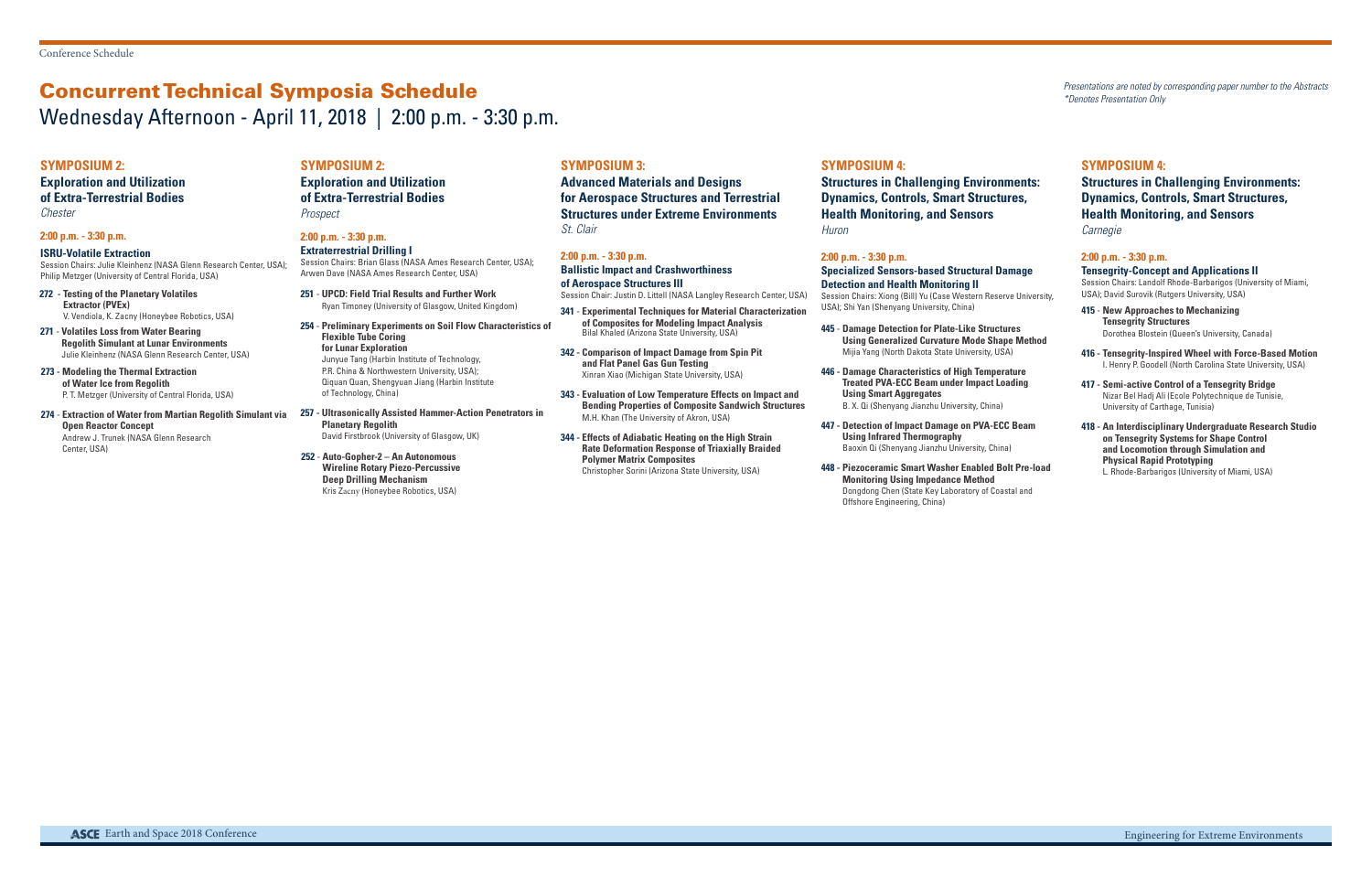# Concurrent Technical Symposia Schedule Wednesday Afternoon - April 11, 2018 | 4:00 p.m. - 5:30 p.m.

Presentations are noted by corresponding paper number to the Abstracts \*Denotes Presentation Only

#### **SYMPOSIUM 2:**

#### **Exploration and Utilization of Extra-Terrestrial Bodies** Chester

#### **4:00 p.m. – 5:30 p.m.**

**In-Situ Resource Utilization (ISRU) I**

Session Chairs: Laurent Sibille (Ascentech Enterprises, USA); Paul van Susante (Michigan Technological University, USA)

#### **Exploration and Utilization of Extra-Terrestrial Bodies Prospect**

- **265 Computational Modeling of Heat Transport and Volatile Extraction from Asteroid Materials**  Joel Sercel (Trans Astronautica Corporationn, USA)
- **266 Reduced Gravity Excavation Cutting Forces Considering Soil Accumulation**  K. Skonieczny (Concordia University, Canada)
- **267 Sensor Testing for Telerobotic Perception During Asteroid and Mars Regolith Operations**  Andrew Nick (NASA Kennedy Space Center, USA)

### **SYMPOSIUM 2:**

#### **4:00 p.m. – 5:30 p.m. Extraterrestrial Drilling II**

Session Chairs: Kris Zacny (Honeybee Robotics, USA); Ryan Timoney (University of Glasgow, United Kingdom) **Structures in Challenging Environments: Dynamics, Controls, Smart Structures, Health Monitoring, and Sensors Huron** 

- **255 Atacama Rover Astrobiology Drilling Studies Project: Second Year**  B. Glass (NASA Ames Research Center, USA)
- **256 Autonomous Regolith Extraction using Real-Time Diagnostics and Dynamic Plan Execution for 1 Meter Class Interplanetary Rotary-Percussive Drills**  Thomas R. Stucky (SETI Institute, USA)
- **258 What the Atacama Can Tell Us About Subsurface Mars** A. Davé (NASA Ames Research Center, USA)

#### **SYMPOSIUM 3:**

**Advanced Materials and Designs for Aerospace Structures and Terrestrial Structures under Extreme Environments** St. Clair

#### **4:00 p.m. – 5:30 p.m.**

#### **General**

Session Chairs: Hongyu Zhou (University of Alabama in Huntsville, USA); An Chen (Iowa State University, USA)

- **361 Development of Elastoplastic Design Strategies for Reinforced Structures at Elevated Temperatures**  I. Soner Cinoglu (Lehigh University, USA)
- **362 Development of an Analytical Model for a Tuned Liquid Multi-Column Damper**  An Chen (Iowa State University, USA)
- **363 Experimental Analysis of the Pseudoelasticity of Nitinol Shape Memory Alloy Helical Springs**  Yuemin Lao (Wuhan University of Technology, China)
- **364 Comparison and Discussion of Influential Finite Element Model Updating Methods**  Gangbing Song (University of Houston, USA); Hongnan Li (Dalian University of Technology, China)

#### **SYMPOSIUM 4:**

#### **4:00 p.m. – 5:30 p.m.**

**Specialized Sensors-based Structural Damage Detection and Health Monitoring III** Session Chairs: Juan H. Agui (NASA Glenn Research Center, USA); Wei Zhang (University of Connecticut, USA)

- **449 Feasibility Research on Interface Debonding Detection in Concrete Filled Steel Tubular Columns Using PZT-based Guided Waves**  S. Yan (Shenyang Jianzhu University, China)
- **451 Feasibility of SA-based Compactness Monitoring of DCL Compound Concrete** Shuang Hou (South China University of Technology, China)
- **452 Local Bond-slip Monitoring in a Steel-plate Ultra-High Performance Concrete (S-UHPC) Beam using Smart Aggregates**  Qingzhao Kong (University of Houston, USA)
- **453 Optimization Design of Contact Stress Sensor in Cold Strip Rolling**  Zhigang Wang (Wuhan University of Science and Technology, China)

#### **SYMPOSIUM 4:**

### **Structures in Challenging Environments: Dynamics, Controls, Smart Structures, Health Monitoring, and Sensors**

Carnegie

#### **4:00 p.m. – 5:30 p.m. Planetary Environment Impact on AIT Requirements for Space Systems** Session Chairs: Alexander M. Jablonski (Canadian Space Agency, Canada); Kin F. Man (NASA Jet Propulsion Laboratory (JPL), USA)

- **461 Environmental Requirements and Verification for NASA's Planned Europa Clipper Mission**  Kin F. Man (California Institute of Technology, USA)
- **462 An Introduction to Assembly Integration and Test (AIT) Requirements for Martian Systems** Alexander M. Jablonski (Canadian Space Agency, Canada)
- **463 Dusty Thermal Vacuum (DTVAC) Facility Integration**  Roman V. Krazelecky (MPB Communications Inc., Canada)